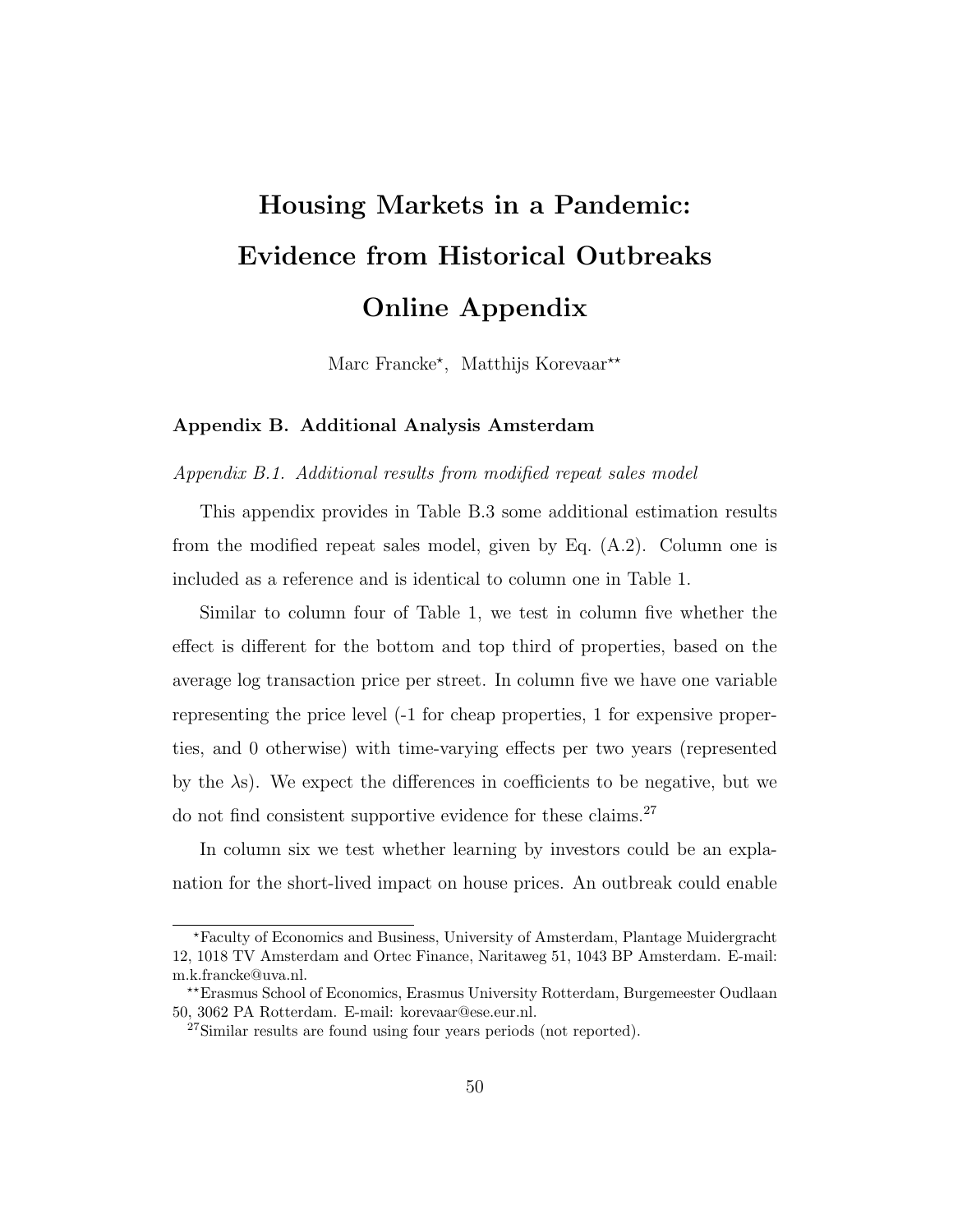investors to purchase cheap and to sell it later when prices have recovered. We test for learning effects by interacting the plague variable with the sequence of occurrence of the plague outbreak. Both the coefficient for the plague variable and the interaction term are statistically insignificant. This might be due to the low number of sales during the first six months after the outbreak of the plague, in particular for the first three outbreaks in our sample, see Section 4.2.

#### Appendix B.2. Results from a Hedonic Price Model

In this appendix, we estimate a hedonic price model (HPM) that controls for quality of the sold properties using actually observed quality characteristics. One advantage of the HPM is that it does not require properties to be sold repeatedly. Because our transaction data for the 17th century is incomplete, the number of repeat-sales around some of the epidemics is small. Using an HPM, we can include over 1000 transaction prices within six months of an epidemic. A disadvantage of this approach is that the data provide very little information on housing quality beyond location, implying estimates contain significant noise. The HPM is given by

$$
\ln P_{i,t} = \alpha + \mu_t + x'_{i,t}\beta + \varepsilon_{i,t},\tag{B.1}
$$

where  $\mu_t$  is the log price index,  $x_{i,t}$  is a vector of control variables, and  $\varepsilon_{i,t}$  is the error term with zero mean and variance  $\sigma_{\epsilon}^2$ . Control variables are street fixed effects and very crude descriptions of the property, such as the presence of a building, a garden, or a shop. In total, we have 25 property related dummy variables. We use identical variables for the plague as in the RS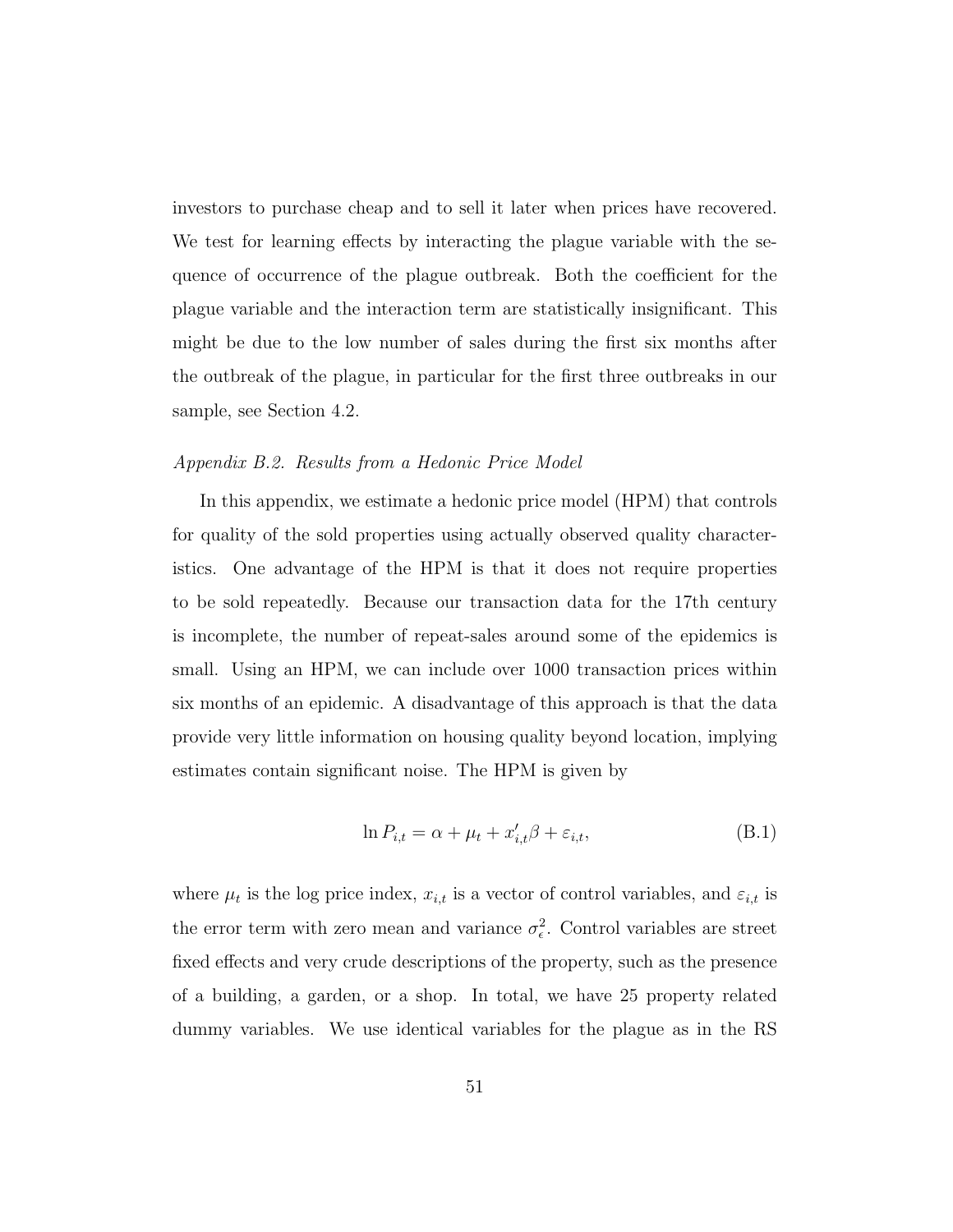|                                              | Dependent variable:         |                    |             |  |
|----------------------------------------------|-----------------------------|--------------------|-------------|--|
|                                              | $\ln P_{i,t} - \ln P_{i,s}$ |                    |             |  |
|                                              | (1)                         | (5)                | (6)         |  |
| Plague                                       | $-0.136$                    | $-0.133$           | $-0.240$    |  |
|                                              | (0.045)                     | (0.043)            | (0.343)     |  |
| $Player \times Sequence$                     |                             |                    | 0.012       |  |
|                                              |                             |                    | (0.039)     |  |
| Foreclosure Sale                             | $-0.021$                    | $-0.009$           | $-0.021$    |  |
|                                              | (0.013)                     | (0.012)            | (0.013)     |  |
| Widow                                        | $-0.046$                    | $-0.043$           | $-0.045$    |  |
|                                              | (0.009)                     | (0.009)            | (0.009)     |  |
| Heirs                                        | $-0.036$                    | $-0.035$           | $-0.036$    |  |
|                                              | (0.007)                     | (0.006)            | (0.007)     |  |
| Constant                                     | 0.061                       | 0.066              | 0.061       |  |
|                                              | (0.005)                     | (0.005)            | (0.005)     |  |
| $\overline{\lambda_{1620} - \lambda_{1618}}$ |                             | $\overline{0.09}2$ |             |  |
|                                              |                             | (0.114)            |             |  |
| $\lambda_{1626} - \lambda_{1624}$            |                             | 0.024              |             |  |
|                                              |                             | (0.051)            |             |  |
| $\lambda_{1638} - \lambda_{1636}$            |                             | 0.150              |             |  |
|                                              |                             | (0.069)            |             |  |
| $\lambda_{1654} - \lambda_{1652}$            |                             | $-0.026$           |             |  |
|                                              |                             | (0.035)            |             |  |
| $\lambda_{1656} - \lambda_{1654}$            |                             | $-0.020$           |             |  |
|                                              |                             | (0.035)            |             |  |
| $\lambda_{1666} - \lambda_{1664}$            |                             | $-0.071$           |             |  |
|                                              |                             | (0.028)            |             |  |
| $\sigma_{\varepsilon}$                       | 0.380                       | 0.371              | 0.380       |  |
|                                              | (0.001)                     | (0.001)            | (0.001)     |  |
| $\sigma_{\mu}$                               | 0.071                       | 0.070              | 0.071       |  |
|                                              | (0.005)                     | (0.005)            | (0.005)     |  |
| PSIS-LOO value                               | $-31,381.5$                 | $-30,549.6$        | $-31,383.9$ |  |
| Interaction effect                           | No                          | Yes                | No          |  |
| Month FE                                     | Yes                         |                    |             |  |
| Observations                                 | 39,281                      |                    |             |  |
| Sample Period                                | $1602 - 1811$               |                    |             |  |

Table B.3: Estimation Results Price Responses Amsterdam.

Notes: This table presents estimation results from the modified repeat sales model (A.2). Standard errors are given between parentheses. PSIS-LOO stands for leave-one-out crossvalidation using Pareto-smoothed importance sampling (Vehtari et al., 2017).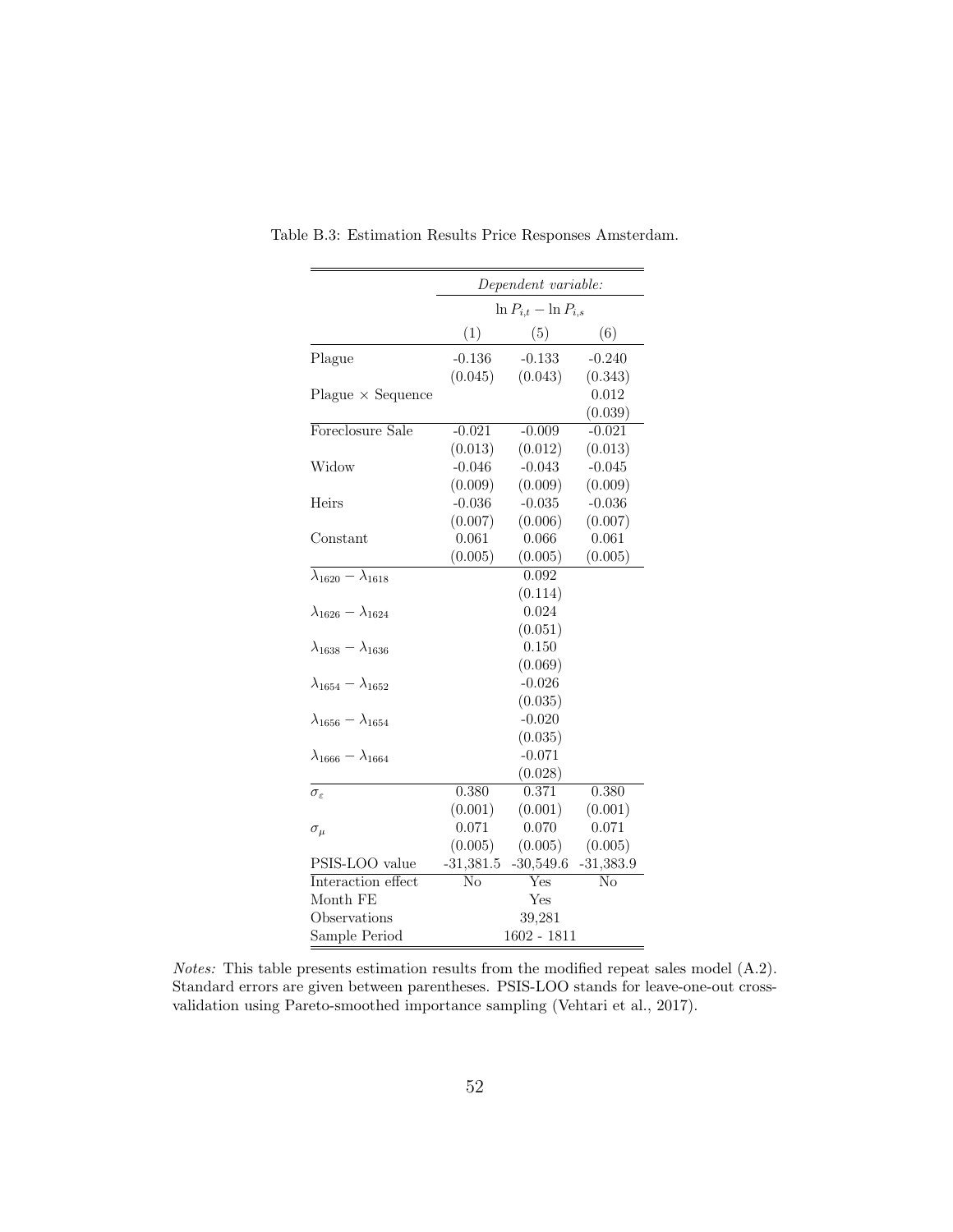model.

The results of the HPM are reported in Table B.4. In general, the plague variables in the HPM are similar, but slightly smaller and less significant compared to the ones in the repeat sales model. The estimated effect is about minus 9% (significant at the 10 percent level). The weaker significance is unsurprising because the HPM is less precisely estimated than the repeatsales model (i.e. the high  $\sigma_{\varepsilon}$  relative to Table 1).

| Dependent variable: |          |                                               |  |
|---------------------|----------|-----------------------------------------------|--|
| $\ln P_{i,t}$       |          |                                               |  |
| (1)                 | (2)      | (3)                                           |  |
|                     | $-0.088$ | $-0.088$                                      |  |
|                     |          | $(0.046)$ $(0.051)$                           |  |
|                     | $-0.009$ | $-0.0095$                                     |  |
|                     |          | (0.056)                                       |  |
|                     |          | $-0.001$                                      |  |
|                     |          | (0.047)                                       |  |
| 0.024               | 0.024    | 0.024                                         |  |
| (0.014)             | (0.014)  | (0.014)                                       |  |
| 0.501               | 0.501    | 0.501                                         |  |
| 0.827               | 0.827    | 0.827                                         |  |
|                     | Yes      |                                               |  |
|                     | Yes      |                                               |  |
|                     | Yes      |                                               |  |
|                     | Yes      |                                               |  |
|                     | 133,123  |                                               |  |
|                     |          |                                               |  |
|                     |          | $-0.085$<br>(0.044)<br>(0.046)<br>1600 - 1811 |  |

Table B.4: Estimation Results Price Responses Amsterdam, Hedonic Price Model.

Notes: Standard errors are reported between parentheses.

# Appendix C. Beyond Prices: Housing Markets in Epidemics

In this Appendix, we provide a descriptive overview of other developments in the Amsterdam and Paris housing market during epidemics. We discuss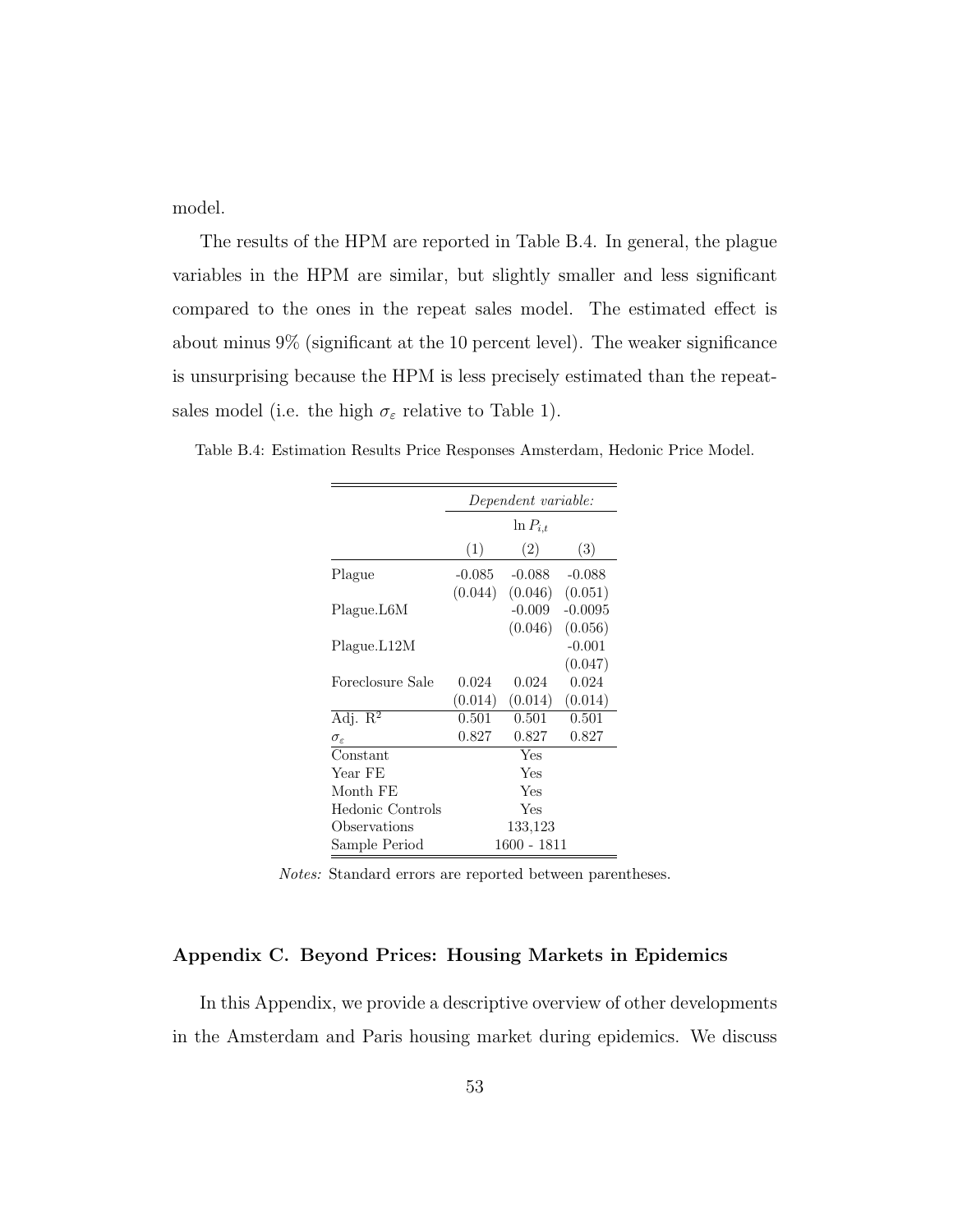the impact of epidemics on rents, changes in housing and mortgage supply, transaction volume & foreclosures, and time-between-sales. For a more detailed description of the structure of the housing market in this period, see Korevaar (2020) for Amsterdam Eichholtz et al. (2021) for Paris.

#### Appendix C.1. Aggregate Impact on House Prices and Rents

To assess the impact of the epidemics on aggregate house prices and rents, we start by estimating the following model:

$$
\delta_{j,t} = \alpha_j + \text{Epidemic}_{j,t}\beta_1 + \text{Epidemic}_{j,t-1}\beta_2 + x'_{j,t}\gamma + \varepsilon_{j,t},\tag{C.1}
$$

where  $\delta_{j,t}$  denotes the aggregate log house price return  $(\Delta p_{j,t})$  or log rent index return  $(\Delta r_{j,t})$  in city j in year t. We will also consider a model where we look at the difference between changes in rents and prices: the implied change in gross rental yields. In all specifications we stack the Amsterdam and Paris data, assuming that the coefficients  $\beta$  and  $\gamma$  do not differ between the cities. Only the constant  $\alpha_i$  varies over the cities.

Epidemic<sub>j,t</sub> is an annual dummy variable that takes the value of 1 if there is a severe epidemic of cholera or plague in year t, and Epidemic<sub>j,t−1</sub> is a dummy if there was an epidemic in the previous year but not in the current year. Epidemics lasted between two months and 24 months, and we count a year as an epidemic year if there was an epidemic going on for at least one month. To estimate the duration of plagues in Amsterdam, for which we have no precise data, we assume that a severe epidemic continues for as long as monthly excess mortality remains above 100% or if excess mortality is positive and exceeds 100% again within six months.  $x_{j,t}$  is a vector of con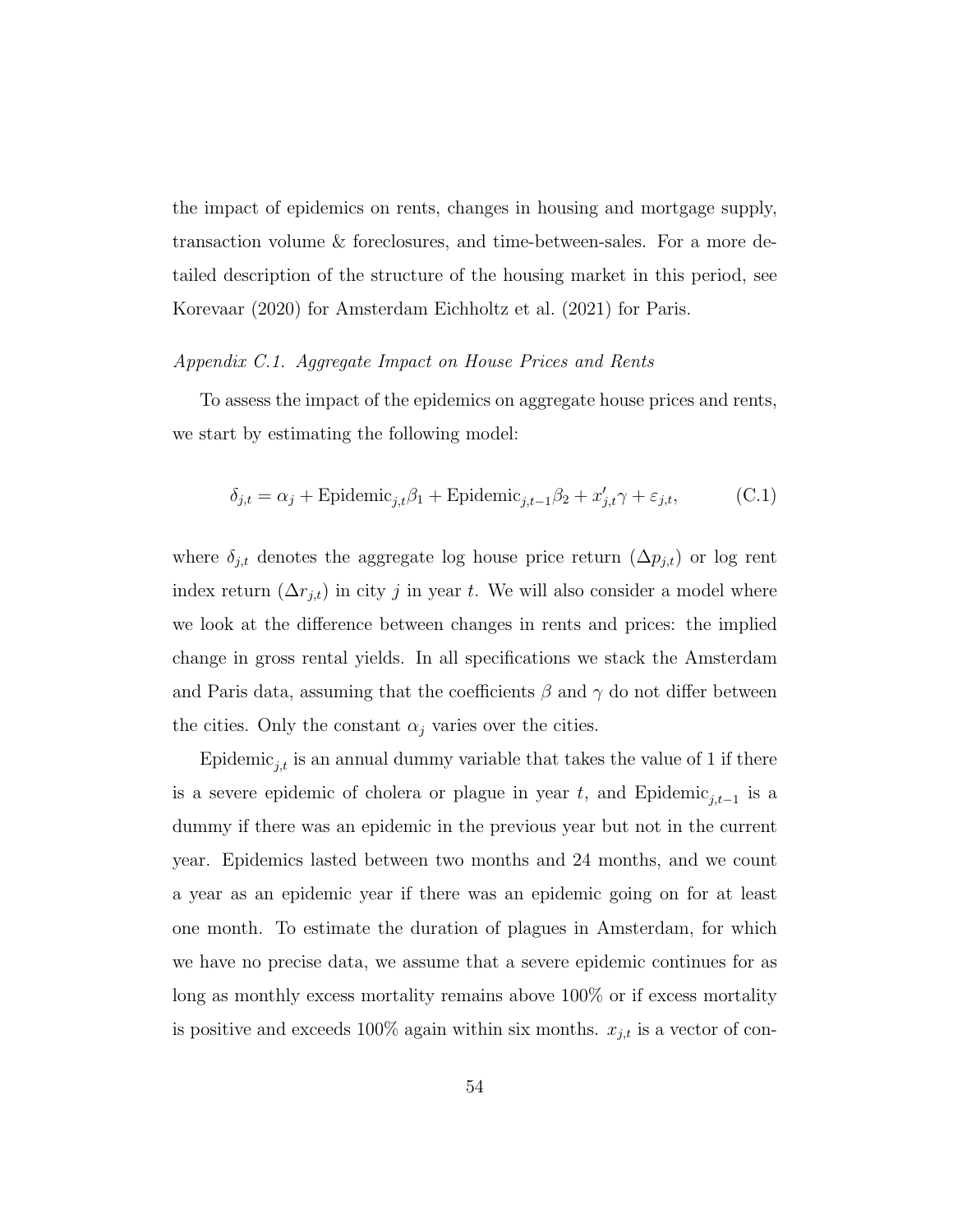trol variables, including changes in consumer prices and wages and interest rates. Data on wages and consumer prices originate from Eichholtz et al. (2019), For bond rates in Amsterdam we use Holland annuity bond yields (Gelderblom and Jonker, 2011), and for Paris French 5% annuity bond yields from Hautcoeur and Riva (2018).

We also consider a model where we control for rent or house price growth in the three years around an epidemic, to detect potentially unobserved time trends. For each city, we only include data between ten years before the first epidemic (if available), and ten years after the final epidemic.

We estimate the model on the existing annual repeat-sales indices reported in Eichholtz et al. (2021) for Paris and in Francke and Korevaar (2019) for Amsterdam. For rental prices, we use the indices from Eichholtz et al. (2019). These are repeated-rent indices. To make sure that the rent index accurately tracked market prices, Eichholtz et al. (2019) only included observations for Amsterdam where rental prices of the properties changed, since rental contracts could not be retrieved for most of the properties in their dataset. For Paris, the index uses data from new rental contracts only. Rental contracts in Paris were binding typically signed for 3, 6, or 9 years. In Amsterdam, rental contracts were typically annual contracts or leases that specified annual rental prices that were subject to change. For more detail on rental contracts, we refer to Eichholtz et al. (2019).

Table C.5 reports the estimation results. For house prices, we document a reduction in house prices of about 0.055 (in logs) per year during an epidemic (first column). After an epidemic, prices fall by another 0.041. For rental prices, the effects are substantially smaller, with rent prices falling by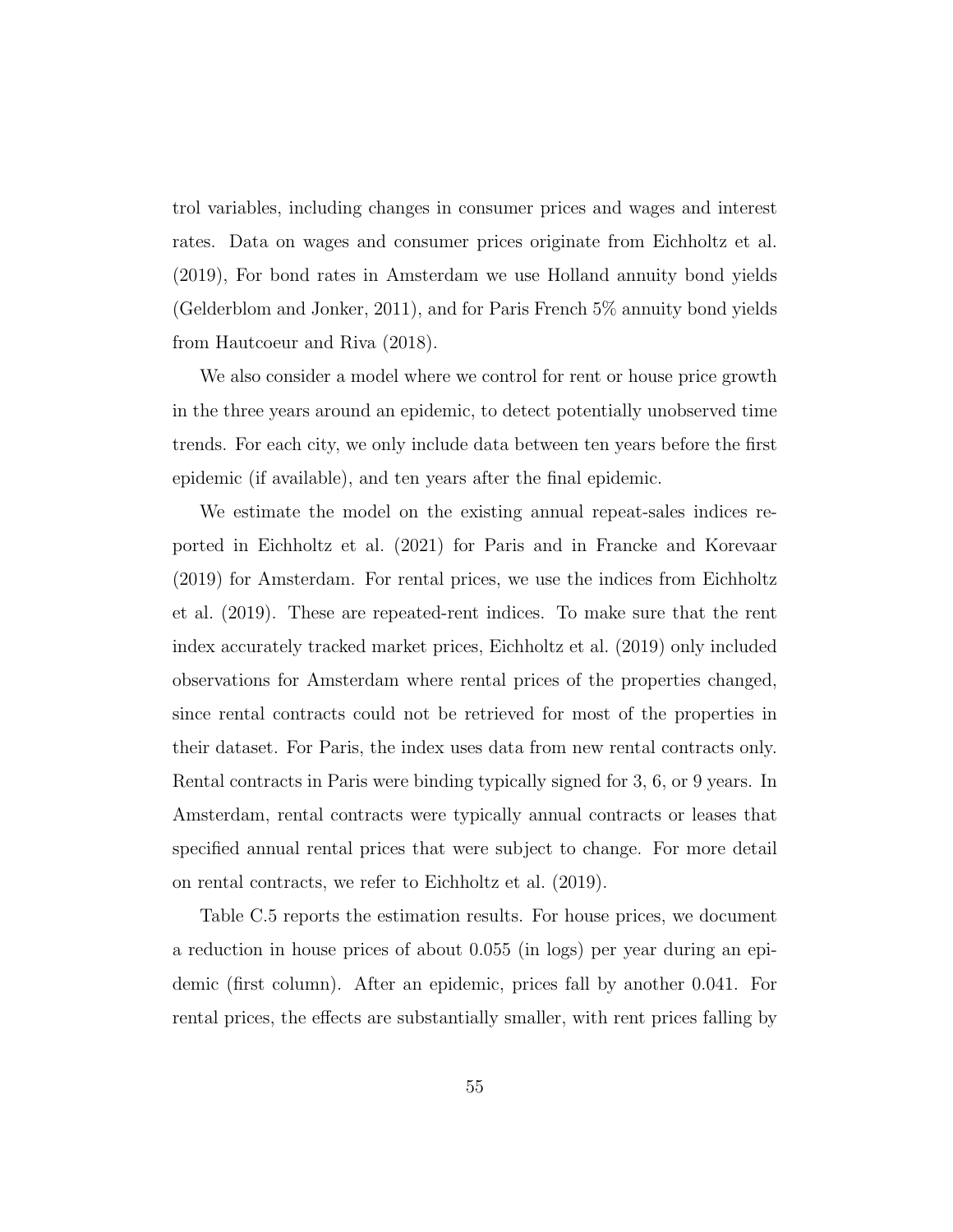0.030 during an epidemic and another 0.025 when an epidemic ends (second column). Given that the fall in house prices exceeds those in rents, we also find increases in rental yields during and just after epidemics, although not consistently significant (third column). These effects are robust to the inclusion of control variables (columns four to six). We also do not find any significant deviations in house or rent price growth from their average level before an outbreak. About one to two years after the end of an epidemic, price growth is not significantly different anymore from its average trend. Note that we also do not find significant evidence for above-average growth after a pandemic, which would suggest an even quicker rebound of prices. In summary, this suggests that, at least at the annual level, epidemics provide a temporary break in the growth rates of rents and sales prices.

It is not surprising that rents and prices continue to fall also in the year after an outbreak. Most epidemics lasted for less than one year and started in the middle of the year. As a result, many rental prices and transaction prices agreed to in the year of the outbreak would not yet be subject to the price discount that followed the outbreak. In the year after the outbreak, all newly-signed contracts should incorporate the discount (if prices did not recover yet).

If the specific year in which an outbreak arrives in a city is exogenous to its economy, as we have asserted here, the estimates in Table C.5 identify the actual impact of these epidemics on house prices and rents. However, there are several potential limitations to these conclusions.

First, because the indices are in some years based on a small number of observations, measurement error could be affecting the statistical significance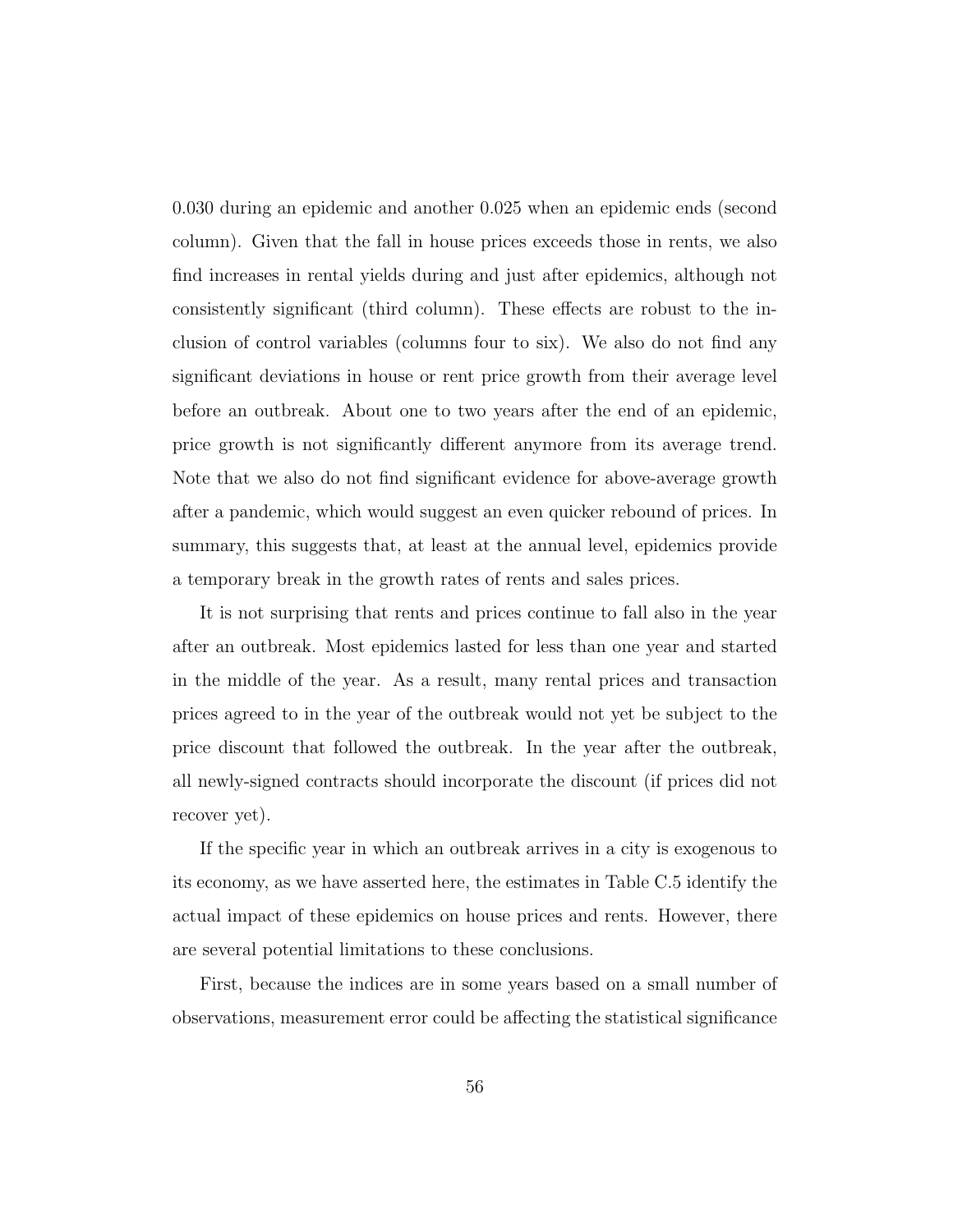and magnitude of our results. Second, other economic trends coinciding with outbreaks could explain part of the effect since the number of epidemics is still small in absolute terms. For example, the Parisian outbreaks of cholera followed one to two years after the revolutions of 1830 and 1848. Third, these analyses do not allow to distinguish between more and less severe epidemics, even though the epidemics varied significantly in their mortality. Finally, because many epidemics only lasted a few months, using annual changes might already be too coarse to measure their short-term impacts.

## Appendix C.2. Housing Supply and Construction

#### Amsterdam

Abrahamse (2010) notes that the 1617-1618 epidemic temporarily halted the building industry, with masons and carpenters complaining they experienced a very bad year. From 1632, there are government statistics on the rental value of newly completed buildings in the city, which were made for the purpose of property taxation.<sup>28</sup> For all four epidemics that hit the city after 1632, we find that the number of completed properties falls in the year following the start of the outbreak, ranging from 27% to 48%, on average 38%. Because most outbreaks started in the fall, it is unlikely they had a large effect on completed construction in the first calendar year of the outbreak. However, we should note that the levels of construction both before and after an epidemic varied significantly: there was significant construction taking place around the 1635-1636 epidemic and even more so during the 1663-1664 epidemic, while construction was already at very low rates around

<sup>28</sup>Source: Amsterdam City Archives, Archive 5044.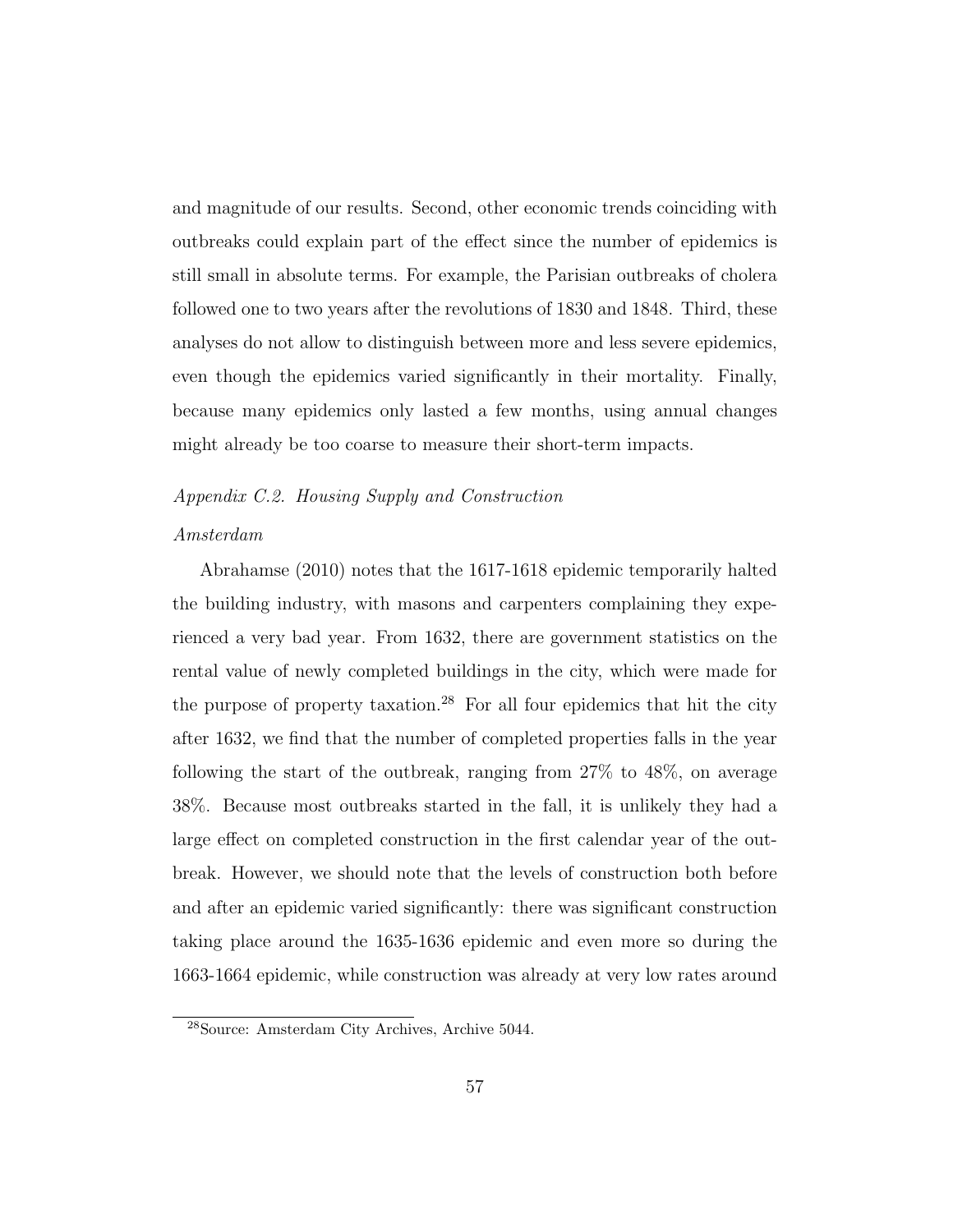|                       | Dependent variable: |              |                           |              |              |                           |
|-----------------------|---------------------|--------------|---------------------------|--------------|--------------|---------------------------|
|                       | $\Delta p_t$        | $\Delta r_t$ | $\Delta r_t - \Delta p_t$ | $\Delta p_t$ | $\Delta r_t$ | $\Delta r_t - \Delta p_t$ |
|                       | (1)                 | (2)          | (3)                       | (4)          | (5)          | (6)                       |
| $Epidemict+3$         |                     |              |                           | $-0.031$     | 0.003        | 0.044                     |
|                       |                     |              |                           | (0.028)      | (0.011)      | (0.033)                   |
| $Epidemict+2$         |                     |              |                           | 0.027        | $-0.004$     | $-0.029$                  |
|                       |                     |              |                           | (0.020)      | (0.012)      | (0.022)                   |
| $Epidemict+1$         |                     |              |                           | $-0.008$     | $-0.013$     | $-0.011$                  |
|                       |                     |              |                           | (0.019)      | (0.013)      | (0.018)                   |
| Epidemic <sub>t</sub> | $-0.055$            | $-0.030$     | 0.028                     | $-0.068$     | $-0.029$     | 0.024                     |
|                       | (0.025)             | (0.008)      | (0.028)                   | (0.029)      | (0.011)      | (0.026)                   |
| $Epidemict-1$         | $-0.041$            | $-0.025$     | 0.031                     | $-0.062$     | $-0.031$     | 0.031                     |
|                       | (0.012)             | (0.011)      | (0.015)                   | (0.015)      | (0.011)      | (0.016)                   |
| $Epidemict-2$         |                     |              |                           | $-0.046$     | $-0.037$     | 0.011                     |
|                       |                     |              |                           | (0.025)      | (0.021)      | (0.020)                   |
| $Epidemict-3$         |                     |              |                           | 0.021        | $-0.012$     | $-0.037$                  |
|                       |                     |              |                           | (0.026)      | (0.020)      | (0.031)                   |
| Controls              | No                  | $\rm No$     | $\rm No$                  | Yes          | Yes          | Yes                       |
| City FE               | Yes                 | Yes          | Yes                       | Yes          | Yes          | Yes                       |
| Constant              | Yes                 | Yes          | Yes                       | Yes          | Yes          | Yes                       |
| Observations          | 94                  | 164          | 94                        | 94           | 118          | 94                        |
| $\mathbf{R}^2$        | 0.076               | 0.034        | 0.024                     | 0.238        | 0.173        | 0.086                     |
| Adjusted $R^2$        | 0.056               | 0.022        | 0.002                     | 0.146        | 0.096        | $-0.024$                  |
| Residual Std. Error   | 0.064               | 0.055        | 0.070                     | 0.061        | 0.053        | 0.071                     |
| F Statistic           | 3.737               | 2.808        | 1.098                     | 2.594        | 2.237        | 0.783                     |

Table C.5: House Prices and Rents in Epidemics.

Note: This table presents estimation results from Eq. (C.1). Andrews (1991) standard errors are provided to adjust for heteroskedasticity and autocorrelation (with a quadratic spectral kernel.

the epidemics in the 1650s.

# Paris

In Paris, the outbreaks of cholera coincided with a slump in building activity as well. Based on data from Daumard (1965), the total rental value of new construction fell by about 70% in 1849, and the slump in building activity continued until 1852. After 1852, construction quickly resumed due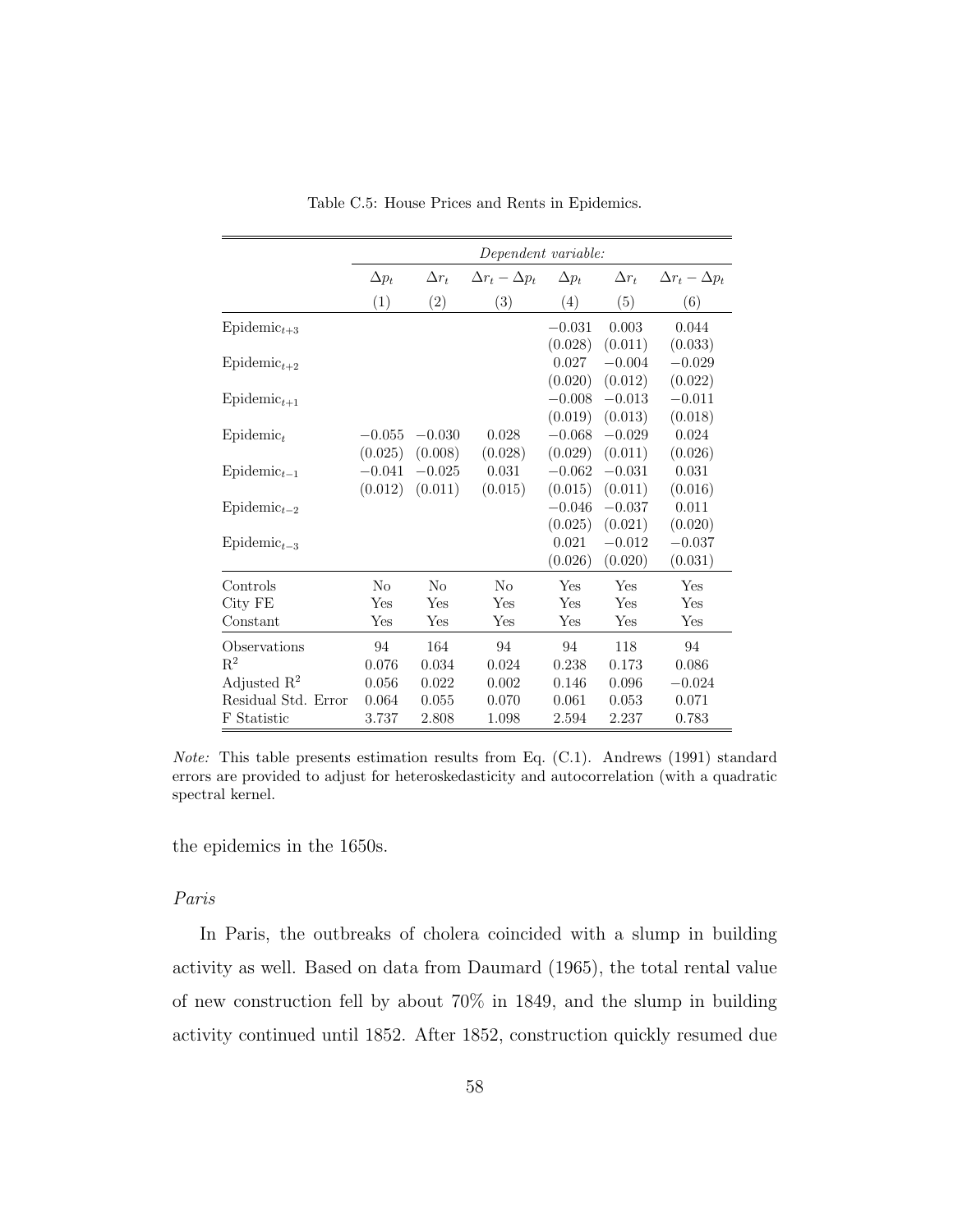to the start of the Hausmann renovations of Paris. It should be noted that construction was already falling significantly in 1848, due to the economic crisis and revolution that Paris was experiencing at that time.

For 1832, we do not possess exact numbers on the rental value of new construction. The closest equivalent to a construction estimate is the number of bricks that entered Paris each year. The number of bricks fell by about 10% in 1832 (relative to a fall of about 33% in 1849) but recovered quickly in the following year (Daumard, 1965). This is consistent with the stronger population growth that happened in the early 1830s, at least when comparing to the period around 1850. Again, we should note that the number of bricks entering Paris was already falling sharply in 1831.

In short, our evidence for both Paris and Amsterdam suggests that housing construction slowed down during an epidemic, consistent with significant economic and demographic turmoil brought by these epidemics. We want to stress that our evidence on housing construction should be treated as suggestive evidence: we do not have consistent data on housing construction available for all epidemics, leaving too little power for a statistical test, and it is hard to control for pre-trends given that the epidemics also coincided with other shocks in building activity, most notably in Paris in 1849 and in Amsterdam around 1663.

## Appendix C.3. Mortgage Originations

#### Amsterdam

In the 17th century, a significant fraction of properties was funded using a peer-to-peer mortgage, typically supplied by the seller of the property. The closest analogy to a modern mortgage was a *losrente* contract, which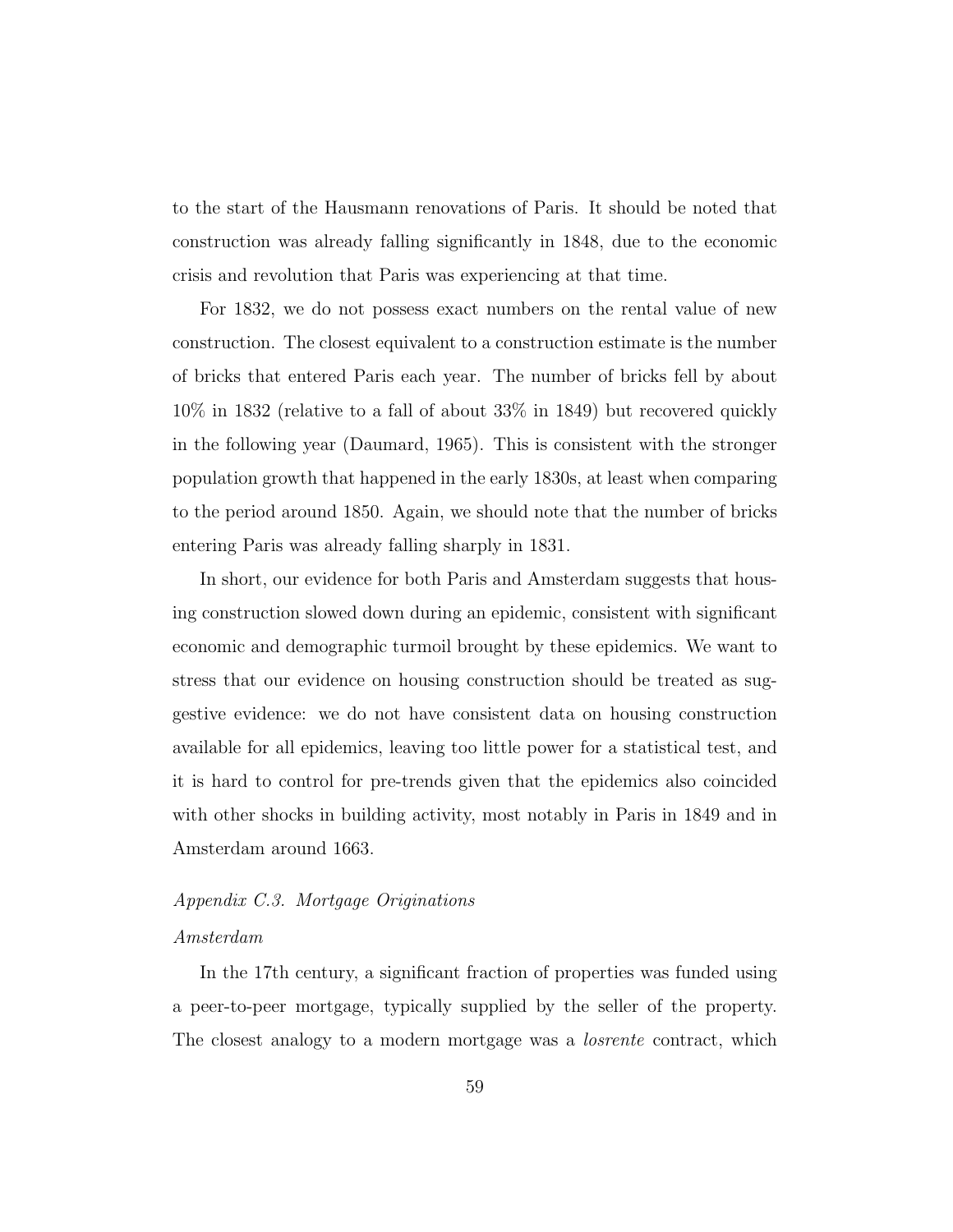was an interest-only mortgage without a maturity date and an LTV of up to 100%. The borrower could repay the capital sum whenever he wanted. Between the 1630s and the 1660s, around 20% of real estate transactions were financed using such a loan. The City of Amsterdam also often provided such mortgages when it was selling plots of land. Beyond these long-term loans, properties could also be financed using a schepenkennis, which was either a loan without interest used to specify a payment schedule (typically for just a year) or a short-term interest-bearing loan with a maturity of up to several years (Gelderblom et al., 2018). We do not know exactly how many of these loans were used as mortgages.

We briefly highlight how long-term mortgage volume changed around the epidemics after 1630, using data on the number of losrenten from Korevaar (2020). During the outbreaks in 1635–1636 and 1652, we document significant reductions in the number of mortgages, with the number of contracts dropping monotonically from 321 in 1634 to 134 in 1637, and from 100 contracts in 1651 to just 73 in 1653. There is no fall in mortgage activity during the smaller outbreak in 1655, but it should be noted that mortgage activity was already at very low levels before the outbreak, since there were only 37 mortgages issued in 1654 and around 60 in 1655 and 1656. The outbreak of 1663–1664 is an outlier with respect to the number of mortgages, because mortgage volume doubled in 1664, but fell in subsequent years. The increase in contracts was mainly driven by mortgages on the sales of plots of land by the city. It is possible they hoped to increase land revenue by providing credit, but we do not know whether this decision was related to the outbreak. In 1617-1618, when the city issued a large number of plots during a plague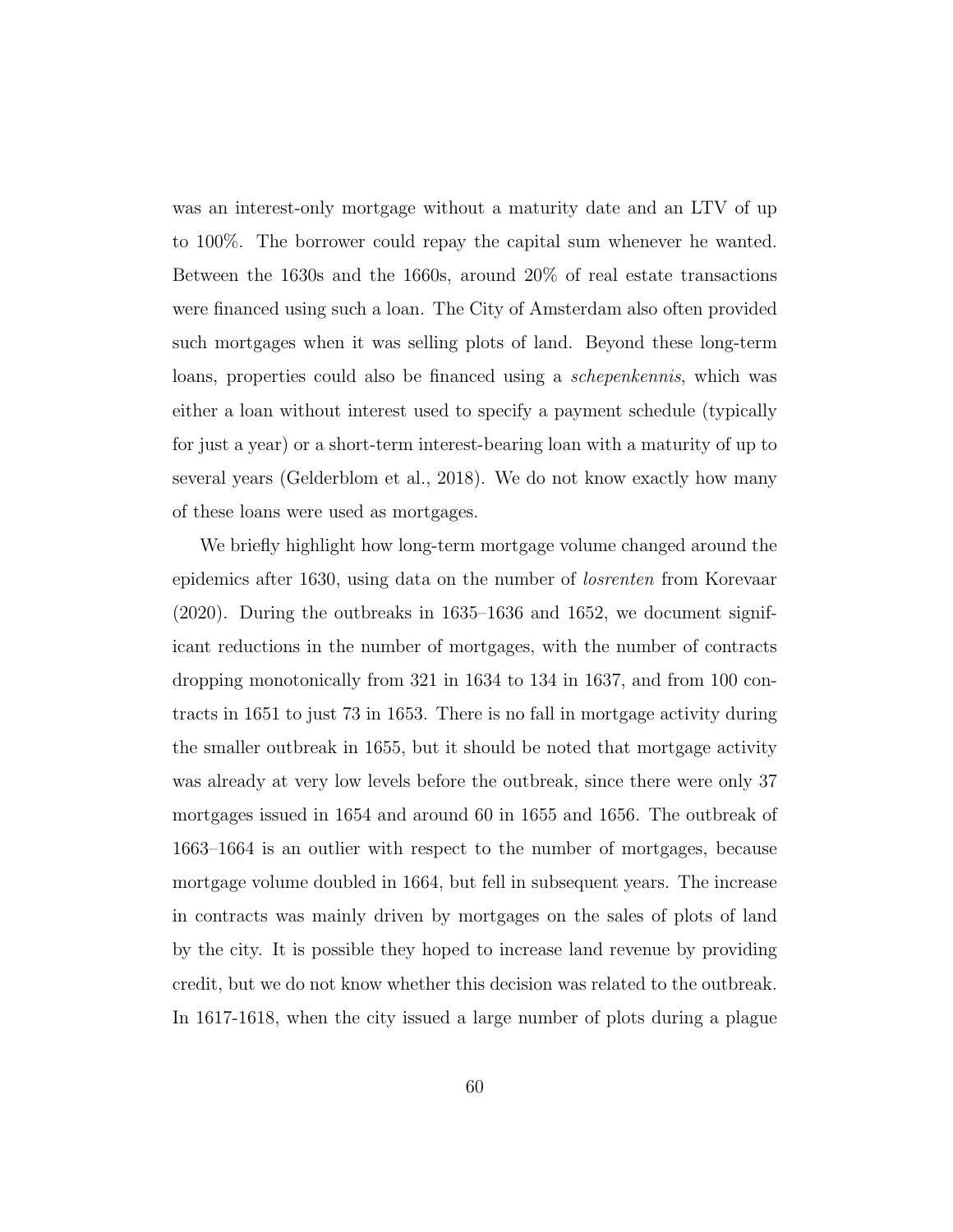epidemic, the government also issued loans to buyers of plots for a 50% LTV.

#### Paris

For Paris, we do not have detailed data on mortgage originations around cholera outbreaks. However, Paris had a well-developed mortgage market in the 19th century, with a centralized mortgage register (hypotheques), and a large and active peer-to-peer loan market (Hoffman, 2000). This market was also substantially larger than the peer-to-peer loan market in Amsterdam, at least during the Ancien Regime (Hoffman, 2000; Gelderblom et al., 2018).

## Appendix C.4. Transaction Volume & Foreclosures

Both Paris and Amsterdam had institutions in place that permitted creditors to auction properties in case the owner foreclosed on its loans or any other type of required payment. These auctions were organized centrally and were also a common way to sell non-foreclosed properties. In Amsterdam, the records do not allow us to distinguish between regular private sales and auction sales, since only foreclosures were registered separately. However, the available auction lists suggest a large fraction of transacted properties were sold in an auction. For example, in the year 1743, 548 properties were put up for sale, relative to 613 realized total transactions in the cities. Although not every property put up for sale in an auction would eventually transact, this suggests a large fraction of real estate transactions in Amsterdam happened through auctions.

#### Amsterdam

For Amsterdam, we can reconstruct total volume in the housing market for a substantial number of months, building on the turnover data presented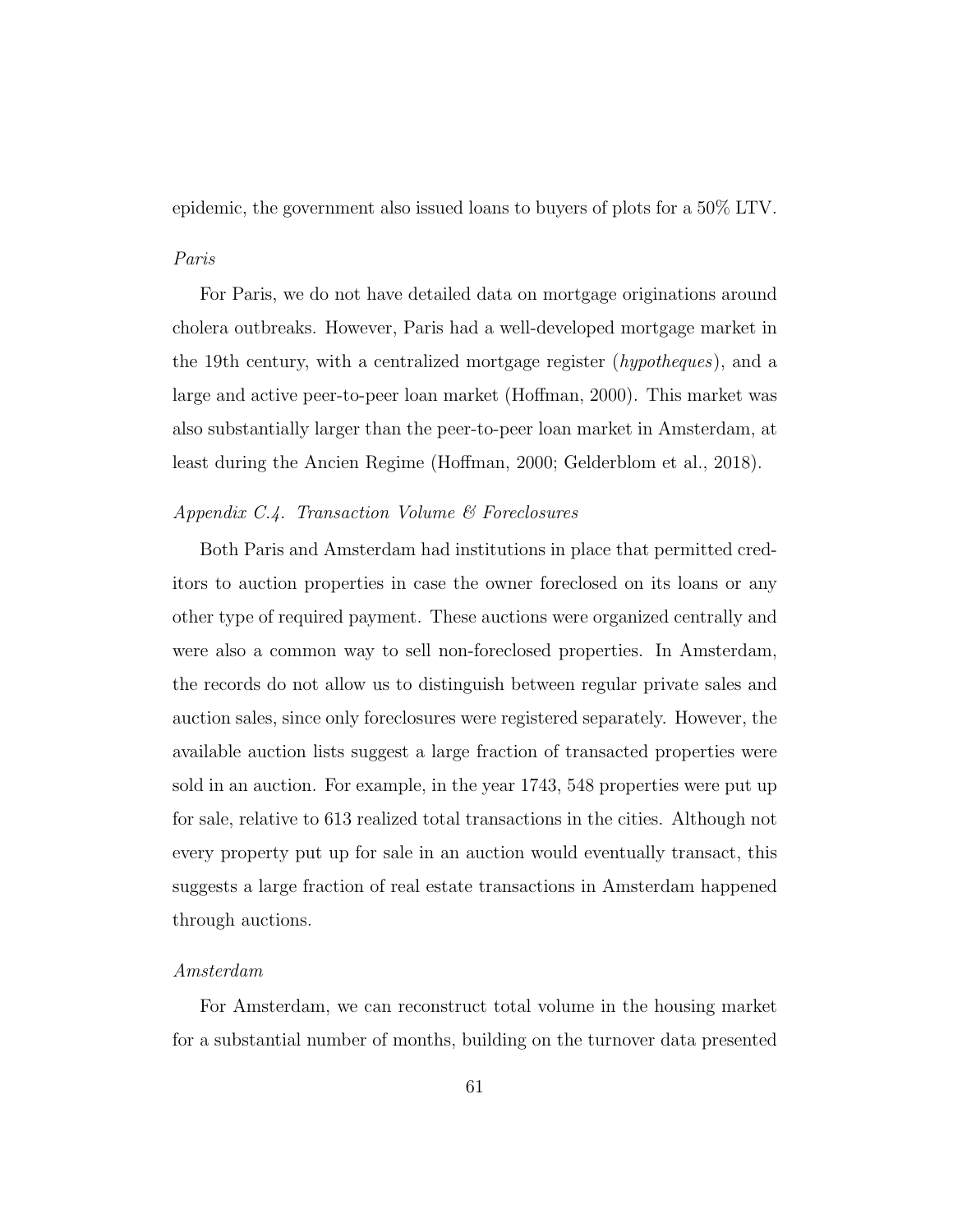in Korevaar (2020). For four epidemics, we have precise monthly data on regular transaction volume, and for five epidemics we have monthly data on foreclosure volume. This implies that, contrary to our more scattered data on construction and mortgage volume, we have enough observations to statistically test the impact of pandemics on volume. Volume is expressed as a percentage of the total housing stock so that it is a measure of turnover.

To do so, we regress the monthly level of turnover on a set of annual time dummy variables that indicate the number of years until or since the closest outbreak of a plague epidemic, with the number of years ranging from 2 years before the outbreak, so 12-24 months before the outbreak  $(Outbreak_{t+2})$  to 3 years after the outbreak  $(Outbreak_{t-2}, 24-36 \text{ months after the outbreak}).$ We also control for seasonality by including month fixed effects. We estimate the model using only data that is between -24 months and 36 months from an epidemic. Because our volume estimates are monthly, but our plague dummy variables annual, there is significant autocorrelation in the residuals. We use transaction volume in the year before an epidemic as the baseline. Transaction volume is expressed as a percentage of total housing stock.

In a second specification, we regress monthly transaction volume on a set of year fixed effects, months fixed effects, and a dummy indicating whether an outbreak started in the past six months. We also include two lags of the outbreak dummy. As a result, this specification only compares the change in volume within a year, similar to our analysis of Amsterdam house prices in the main body of the paper.

Table C.6 reports estimation results, both for regular and foreclosure sales. We adjust standard errors for heteroskedasticity and autocorrelation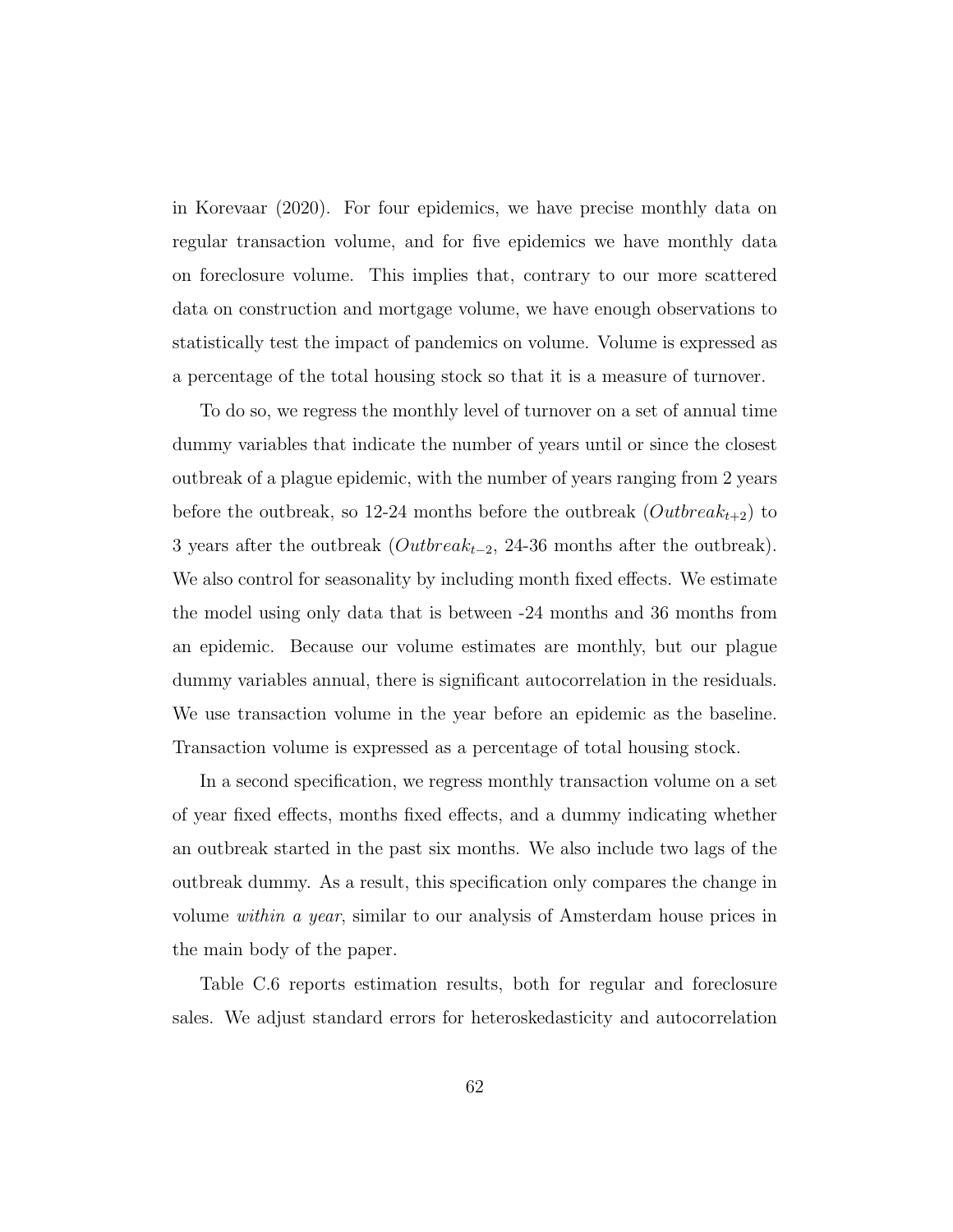#### using Andrews (1991) HAC errors.

|                                      | Dependent variable: |             |          |             |
|--------------------------------------|---------------------|-------------|----------|-------------|
|                                      | Regular             | Foreclosure | Regular  | Foreclosure |
|                                      | (1)                 | (2)         | (3)      | (4)         |
| Outbreak $_{t+2}$                    | 0.003               | 0.001       |          |             |
|                                      | (0.023)             | (0.006)     |          |             |
| $\mathrm{Outbreak}_{t}$              | $-0.049$            | $-0.001$    |          |             |
|                                      | (0.023)             | (0.006)     |          |             |
| Outbreak <sub><math>t-1</math></sub> | $-0.026$            | 0.004       |          |             |
|                                      | (0.025)             | (0.006)     |          |             |
| Outbreak $_{t=2}$                    | 0.019               | 0.012       |          |             |
|                                      | (0.027)             | (0.006)     |          |             |
| Outbreak <sub>0-6months</sub>        |                     |             | 0.009    | $-0.0002$   |
|                                      |                     |             | (0.016)  | (0.004)     |
| Outbreak $_{7-12 months}$            |                     |             | $-0.038$ | $-0.001$    |
|                                      |                     |             | (0.017)  | (0.006)     |
| Outbreak <sub>13-18</sub> months     |                     |             | 0.032    | $-0.004$    |
|                                      |                     |             | (0.015)  | (0.006)     |
| Constant                             | 0.157               | 0.031       | 0.220    | 0.024       |
|                                      | (0.019)             | (0.008)     | (0.021)  | (0.006)     |
| Year FE                              | No                  | $\rm No$    | Yes      | Yes         |
| Month FE                             | Yes                 | Yes         | Yes      | Yes         |
| Constant                             | Yes                 | Yes         | Yes      | Yes         |
| Observations                         | 258                 | 260         | 258      | 260         |
| $R^2$                                | 0.740               | 0.252       | 0.845    | 0.449       |
| Adjusted $R^2$                       | 0.724               | 0.206       | 0.816    | 0.348       |
| Residual Std. Error                  | 0.083               | 0.028       | 0.067    | 0.026       |
| F Statistic                          | 46.034              | 5.488       | 29.485   | 4.461       |

Table C.6: Monthly Transaction Volume around Epidemics.

Notes: HAC-consistent standard errors are reported between parentheses.

The estimates suggest that transaction volume declined significantly during an outbreak, with monthly transaction volume going down by 0.05 percentage points during the first 12 months of an outbreak. On average, 0.2 percent of the housing stock traded hands in each month, implying that transaction volume fell by about 25 percent during these epidemics. When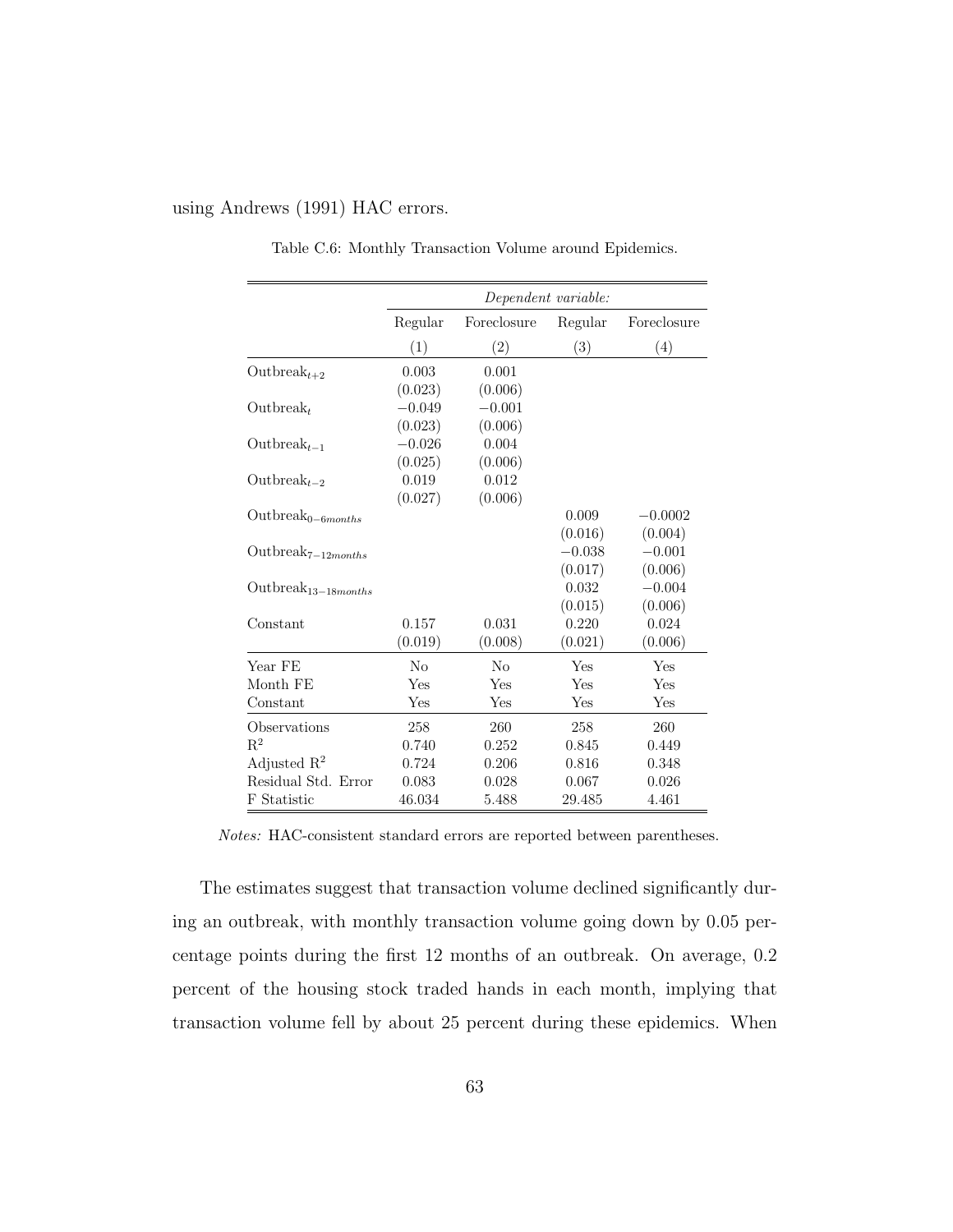we control for time using year fixed effects, we find smaller effects concentrating in the 6 to 12 months following an outbreak, with a drop in transaction volume of about 20 percent.<sup>29</sup>

For foreclosure volume, we find no significant effects in the first two years after an outbreak, but a significant increase in foreclosure volume 24 to 36 months later. This increase (0.01 percentage point of the housing stock per month) is about 25 percent relative to the average monthly foreclosure volume. It should not be surprising that there is a delay between foreclosure sales and the outbreak of an epidemic: lenders might have waited for the epidemic to be over before starting a formal foreclosure procedure, both to give debtors extra time to pay or to avoid selling in a distressed market. Note that when using year fixed effects, similar to the specification in the main body of the paper for house prices, we also find no response in foreclosure volume during the first 18 months.

## Paris

Because our data are only for a sample of streets, we cannot reconstruct transaction volume for Paris. However, the number of transactions in our sample provide, at least over the short-term, an estimate of the changes in transaction activity in the city. Figure C.6 plots the volume of annual auction sales and private sales for the streets covered by our data, from 1820 to 1860.

<sup>29</sup>As a robustness check, we also modeled monthly transaction volume in a local linear trend model, that models log sales as a function of a linear trend, a seasonal component, and the six-monthly plague variables that we also used in our analysis on Amsterdam prices. This indeed revealed that volume primarily dropped between six and twelve months after an outbreak, and by approximately 29%. Here we report OLS estimates, given that our transaction series are not significant.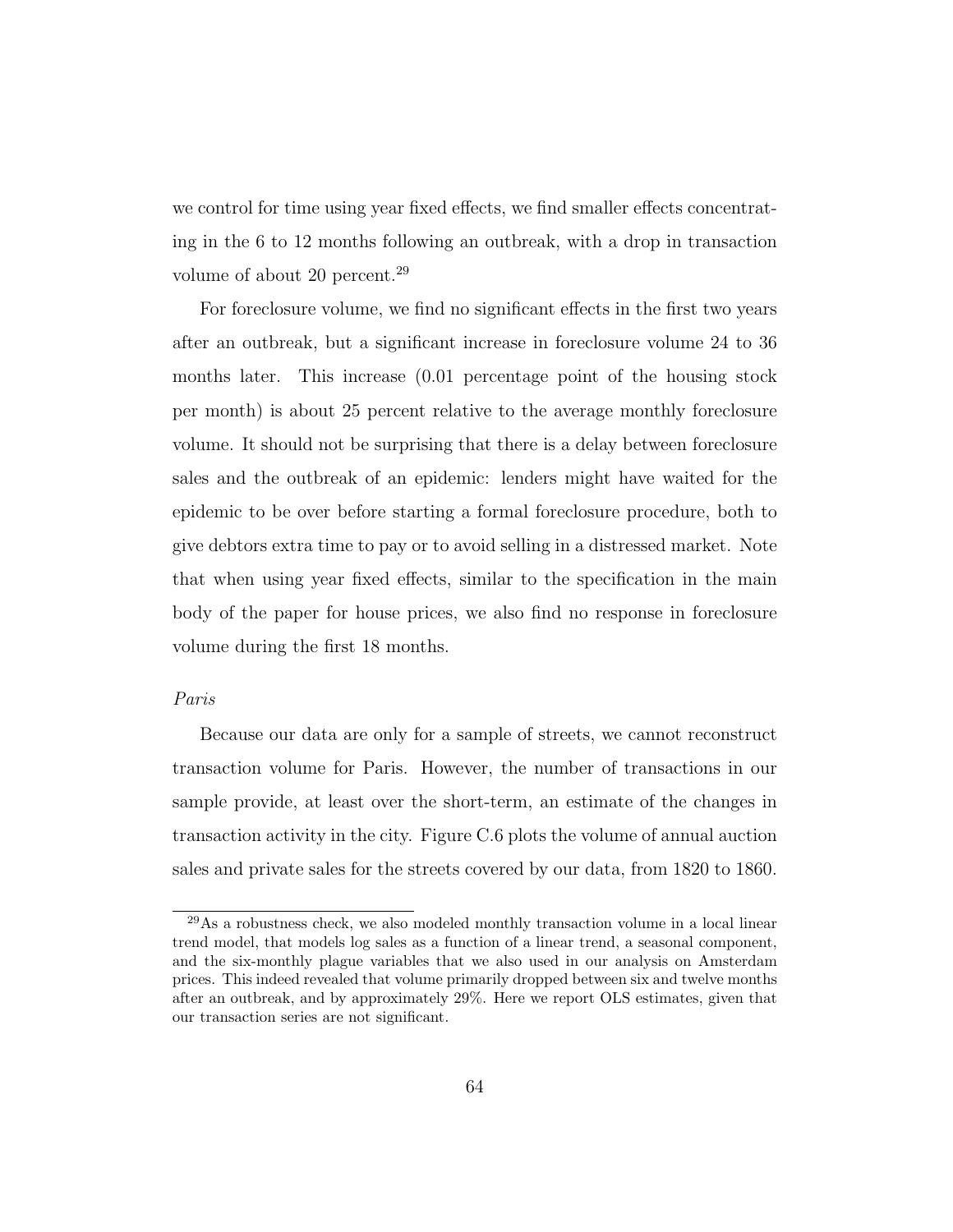In line with our observations on housing construction, transaction volume already dropped substantially in the year before the outbreak, following the economic crisis around the 1830 revolution and the 1848 revolution. In 1849, transaction volume even increases relative to its previous levels, although this is entirely driven by an increase in the number of auctions.



Figure C.6: Transactions in Paris.

Notes: These figures plot the annual number of transactions in our sample, separating auction sales and private sales.

#### Appendix C.5. Time-between-Sales

We want to check whether the time-between-sales (TBS) changes during or just after an epidemic. When owners are forced to sell properties due to the effects of the outbreak of an epidemic, the average TBS might go down. For all repeat sale pairs, the TBS is calculated as the difference (in days) between the date of selling and buying a property. We model the average TBS per date of the second sale pair  $(TBS_t)$  as

$$
\ln \text{TBS}_t = \mu_t + x_t'\beta + \varepsilon_t, \ \mu_{t+1} = \mu_t + \kappa_t + \zeta_t, \ \kappa_{t+1} = \kappa_t + \xi_t,
$$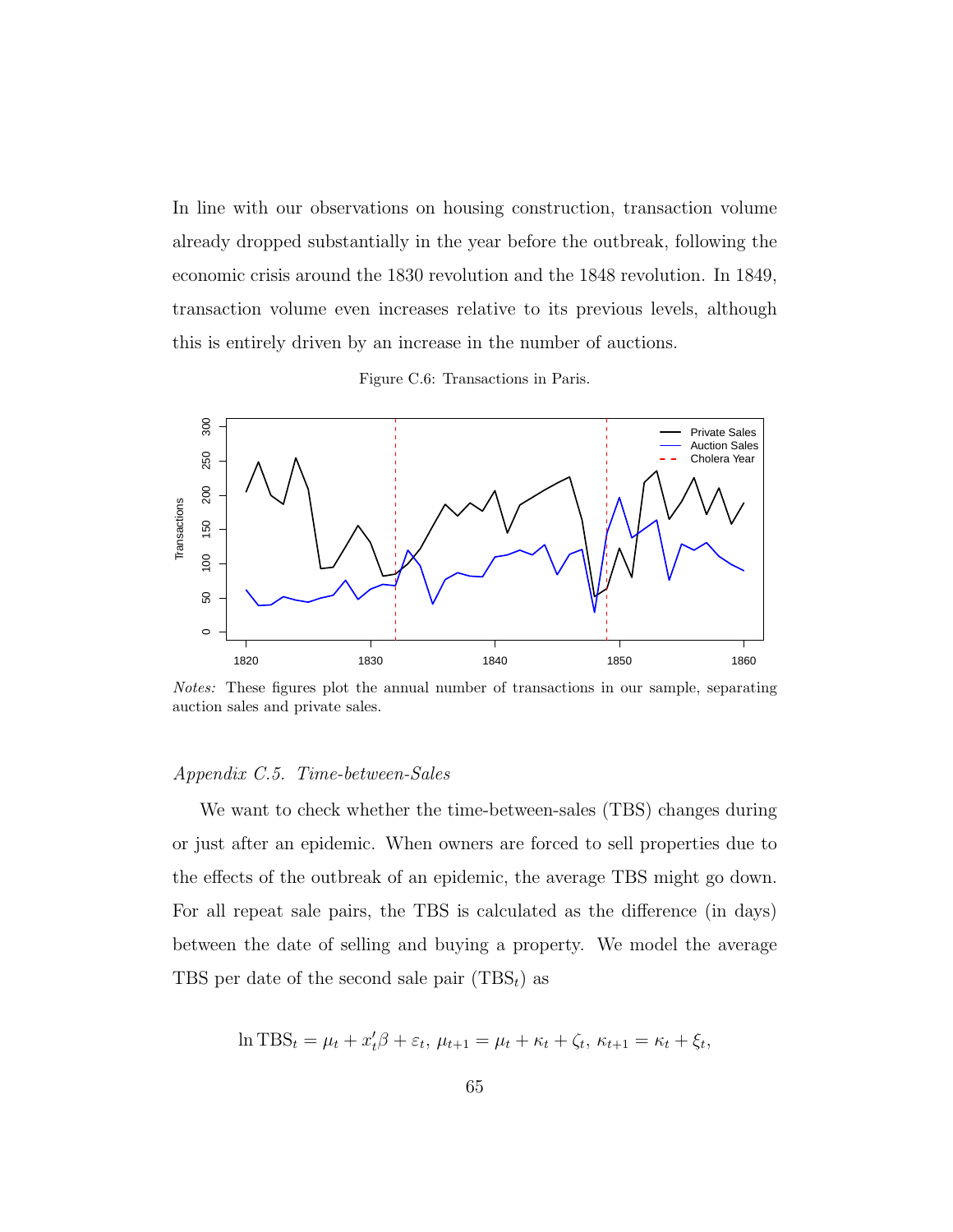where  $\mu_t$  is the log TBS trend, specified as a local linear trend model.<sup>30</sup> The vector  $x_t$  contains dummy variables for epidemics, similar to subsection 4.2. Table C.7 provides the estimated coefficients of the epidemic dummy variables for Amsterdam and Paris. We do not find statistically significant changes in the average TBS during or just after the outbreak of an epidemic. Note that the average number of second sales per month is small, 6.2 and 9.7 for Amsterdam and Paris, respectively. So results may be sensitive to outliers.

|               | Dependent variable: $\ln TBS_t$ |                      |  |
|---------------|---------------------------------|----------------------|--|
|               |                                 |                      |  |
|               | Amsterdam                       | Paris                |  |
| Epidemic      | 0.037                           | $-0.072$             |  |
|               | (0.118)                         | (0.130)              |  |
| Epidemic.L6M  | $-0.157$                        | 0.038                |  |
|               | (0.119)                         | (0.131)              |  |
| Epidemic.L12M | 0.108                           | 0.109                |  |
|               | (0.124)                         | (0.130)              |  |
| Observations  | 274                             | 479                  |  |
| Sample Period | $1645(1) - 1669(12)$            | $1820(1) - 1859(12)$ |  |

Table C.7: Estimation Results for Time-between-Sales.

Notes: Standard errors are reported between parentheses.

<sup>30</sup>See Durbin and Koopman (2012) for more details on the local linear trend model. The model has been estimated by the STAMP software for State Space Models.